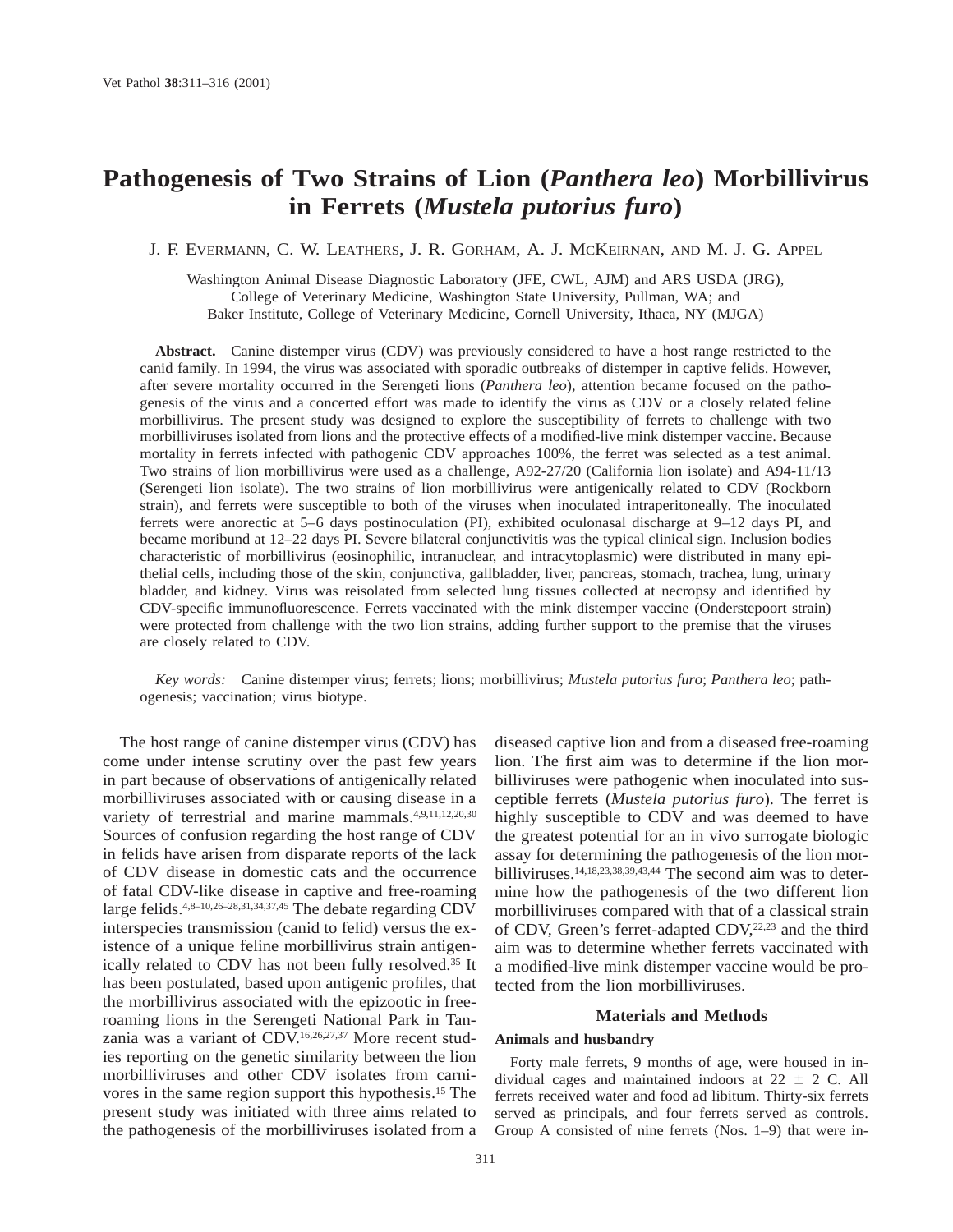oculated intraperitoneally (IP) with 0.5 ml of lion morbillivirus A92-27/20 (California lion isolate). Group B consisted of nine ferrets (Nos. 10–18) that were inoculated IP with 0.5 ml of lion morbillivirus A94-1l/13 (Serengeti lion isolate). Groups C (Nos. 19–27) and D (Nos. 28–36) consisted of nine ferrets each that were vaccinated with modified-live distemper vaccine (Distemink®, United Vaccines, Madison, WI) 3 weeks prior to challenge with either 0.5 ml of California lion morbillivirus or 0.5 ml of Serengeti lion morbillivirus, respectively. Group E (Nos. 37–40) consisted of four uninoculated ferrets. At predetermined times, the ferrets in groups A, B, and E were euthanatized, and selected tissues were collected for histopathologic and virologic examination. Ferrets in groups C and D were observed for the duration of the study (29 days).

Washington State University operates under an approved Animal Welfare Assurance (A 3347-01) and is accredited by the Association for Assessment and Accreditation of Laboratory Animal Care, International. This project was approved by the Animal Care and Use Committee of Washington State University.

#### **Viruses**

Two lion morbilliviruses were used in the study. Virus A92-27/20 was isolated from the white blood cell fraction of a lion in the Wildlife Waystation, San Fernando, California.10 This virus was at passage 2 and had a titer of 107.0 TCID<sub>50</sub>/ml. Virus A94-11/13 was isolated from the cerebrospinal fluid of a free-ranging lion in the Serengeti National Park in Tanzania, Africa.<sup>37</sup> The specimen was originally imported to the United States by Dr. S. J. O'Brien (National Institutes of Health, Frederick, MD). The isolate was made in phytohemagglutinin-stimulated canine lymphocytes. The virus was at passage 2 and had a titer of  $10^{5.5}$  TCID<sub>50</sub>/ml. The viruses were stored at  $-80$  C until the day of inoculation, at which time the vials were rapidly thawed in a 37 C water bath and stored on ice until the ferrets were inoculated IP.

#### **Histopathology**

Selected tissues from the ferrets were fixed in 10% buffered formalin and routinely processed for histopathology. Paraffin-embedded blocks of skin, conjunctiva, gallbladder, liver, pancreas, stomach, trachea, lung, urinary bladder, brain, kidney, epididymis, and salivary glands were sectioned and stained with hematoxylin and eosin (HE). Sections were evaluated by light microscopy and photographed at  $100\times$  and  $160\times$ .

#### **Virus isolation**

Lung tissues from two ferrets (Nos. 1, 6) inoculated with the California lion isolate and two ferrets (Nos. 11, 17) inoculated with the Serengeti lion isolate were homogenized in cell culture medium and inoculated into primary cultures of canine peripheral blood lymphocytes (PBL) as previously described.<sup>6</sup> Cultures demonstrating cytopathic effect were passaged a second time and were frozen at  $-80$  C until identified by CDV-specific immunofluorescence in PBL cell cultures.6,10

#### **Virus serology**

Blood was collected via cardiac puncture from anesthetized (ketamine and acepromazine) ferrets at the onset of the study and again at the time of euthanasia (sodium pentobarbital). The serum was stored at  $-20$  C until tested by serum neutralization (SN).<sup>7</sup> The SN test was performed on heatinactivated serum using the Rockborn strain of CDV as the challenge virus and Vero cells as the indicator cell line, as previously described.24

## **Clinical assessment**

Ferrets were observed daily for lethargy and amount of food consumed. Each ferret was graded based upon clinical signs:  $1+$  = off feed;  $2+$  = off feed and conjunctivitis (eyes matted or closed);  $3+$  = moribund.

## **Results**

### **Experimental pathogenesis/clinical signs**

The California lion isolate produced a disease course that was consistent with both dog and mink CDV field isolates, i.e., a longer course than recorded with Green's ferret-adapted CDV, but all nonvaccinated ferrets developed clinical distemper. Disease onset occurred at the fifth and sixth day postinoculation (PI), when anorexia was first observed. By the 12th day, all nine ferrets (Nos. 1–9) had nasal and ocular mucopurulent exudate and a progressively deteriorating course. Ferrets were euthanatized on days 12, 15, 20, and 21. On days 15, 20, and 21, the ferrets were moribund.

The Serengeti lion isolate was not as virulent in ferrets as was the California lion isolate. The ferrets in this group had depressed appetites on day 6 PI. Mild clinical signs consisting of serous nasal and conjunctival exudation were recorded on days 10 and 11. Five ferrets (Nos. 11, 12, 15–17) were euthanatized, showing depression, anorexia, and mucopurulent nasal and ocular exudation on days 12, 15, 19, and 22. Four ferrets (Nos. 10, 13, 14, 18) that had shown clinical signs of distemper on days 5–10 and had apparently recovered were euthanatized on day 29.

# **Pathology**

Ferrets demonstrating severe clinical signs were euthanatized, refrigerated, and necropsied within 3 hours. Gross findings consistent with CDV-induced lesions included dark red mottling throughout the lung lobes, with variable edema. Histologically, the ferrets had marked lymphoid depletion in lymph nodes and spleen and mild to severe diffuse interstitial pneumonia. Eosinophilic intranuclear and intracytoplasmic inclusion bodies were observed in epithelial cells in skin, conjunctiva, gallbladder, liver, pancreas, stomach, trachea, lung, urinary bladder, brain, kidney, epididymis (Fig. 1), and salivary glands. The four ferrets (Nos. 10, 13,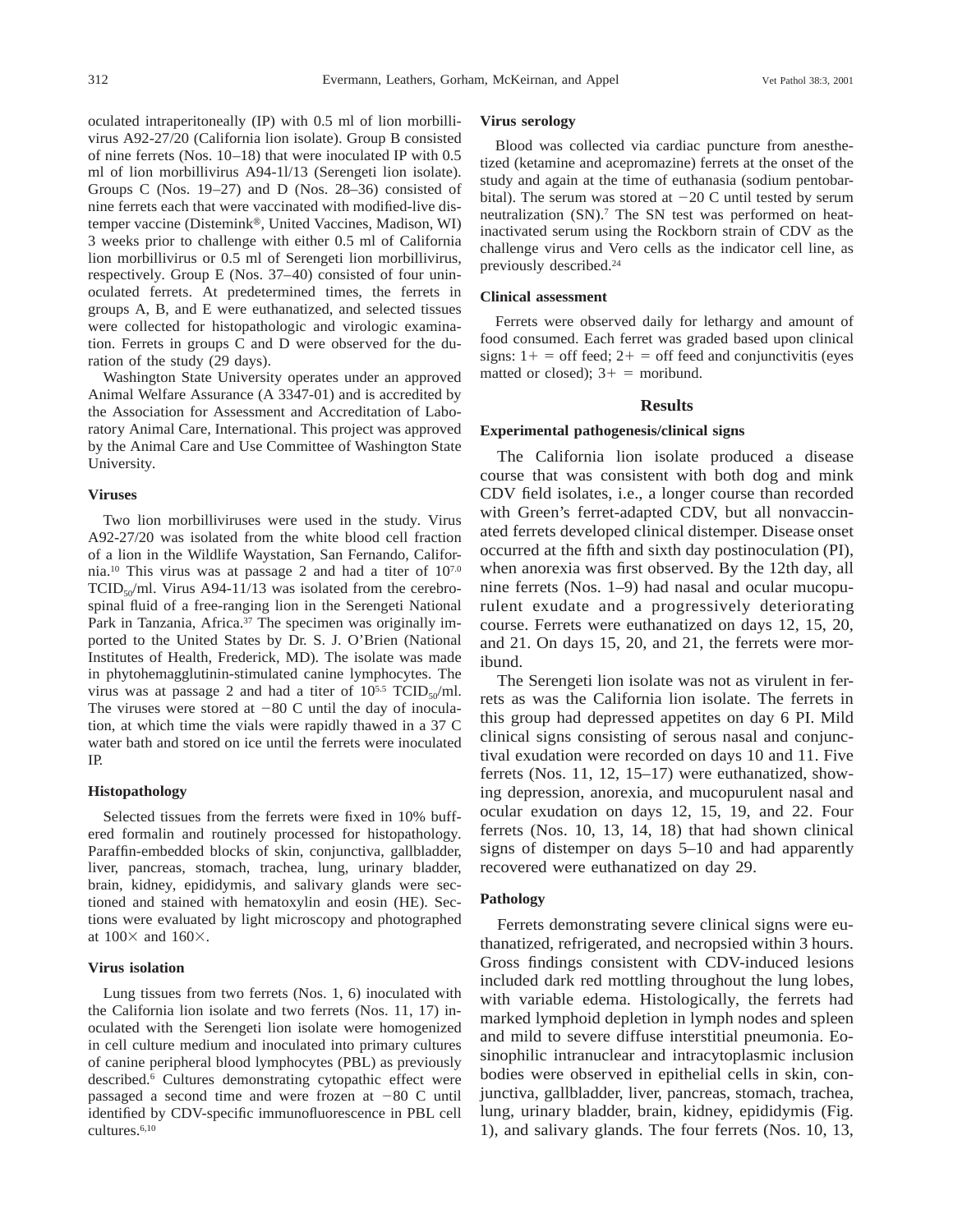

**Fig. 1.** Epididymis; ferret inoculated with lion morbillivirus, California isolate A92-27/20. Note multiple intracytoplasmic inclusion bodies in the epididymal epithelium. HE. toplasmic inclusion bodies in the epididymal epithelium. HE. **Fig. 2.** Comparison of clinical signs of infection be-<br>Bar = 50  $\mu$ m. **Fig. 2.** Comparison of clinical signs of infection be-<br>tween lion morbilliviruses and G

14, 18) that were inoculated with the Serengeti lion isolate and that apparently recovered were euthanatized and necropsied on day 29. These ferrets appeared normal, with no gross lesions. Histologically, these ferrets showed residual syncytical cells in the lung, but other organs appeared normal.

## **Virus isolation**

Virus was reisolated from two ferrets (Nos. 1, 6) inoculated with the California lion isolate and two ferrets (Nos. 11, 17) inoculated with the Serengeti lion isolate. The viruses were identified by CDV-specific immunofluorescence.10

#### **Serology**

Sera collected before inoculation of the ferrets (Nos. 1–40) were tested by the CDV SN test. All animals were CDV seronegative  $(<1:5)$ . Over the course of the experiment, serum samples were collected and banked and then tested at the conclusion of the study (day 29 PI). The four uninoculated ferrets (Nos. 37– 40) remained CDV seronegative throughout the experiment. All nine ferrets (Nos. 1–9) from group A (California lion isolate) seroconverted to CDV. The SN titers ranged from  $1:5$  ( $n = 2$ ) to  $1:80$  ( $n = 3$ ). Four ferrets had CDV SN titers of 1 : 40. There were no survivors in this group. All nine ferrets (Nos. 10–18) from group B (Serengeti lion isolate) seroconverted to CDV. The SN titers ranged from  $1:10$  ( $n = 2$ ) to 1: 640 ( $n = 4$ ). The remaining three ferrets had SN titers of 1 : 160. The four ferrets (Nos. 10, 13, 14, 18) with the elevated SN titers had mild CDV clinical signs and apparertly recovered. These animals were tested at day 29 PI prior to euthanasia.

All the ferrets (Nos. 19–36) in groups C and D (vac-



tween lion morbilliviruses and Green's ferret-adapted CDV strain.

DAYS

cinated) seroconverted to CDV (Rockborn strain) prior to challenge with the respective lion morbillivirus. The CDV SN titers ranged from  $1:80$  to  $1:640$ , with a geometric mean of 1 : 160. There were no clinical signs noted in the vaccinated ferrets. These ferrets were subsequently used in another experiment; therefore, no gross or histologic data were available for comparison.

# **Discussion**

The results of this study indicated that both lion morbilliviruses were pathogenic for ferrets. The California lion isolate, A92-27/20, appeared to be more virulent than the Serengeti lion isolate, A94-11/13, in susceptible ferrets. Comparison of the course of the disease of the two lion morbilliviruses with that caused by Green's ferret-adapted CDV indicated that both lion isolates were less virulent in ferrets (Fig. 2).

The course of CDV disease in ferrets inoculated with the California isolate is consistent with the course observed when most dog, mink, or fox isolates are inoculated into ferrets.5,14,18,22,23,38,41,43 The onset of signs (anorexia, lassitude) usually occurs at 5–6 days PI and the time to death varies from 13 to 30 days PI. Generally, on subsequent passages in ferrets, the time to death is reduced to 12–13 days PI. Ferrets showing moderate to severe clinical signs of distemper invariably succumb.38,39,43

Although the fatality for ferret distemper in this study was expected to approach 100%, four of nine ferrets (Nos. 10, 13, 14, 18) that received the Serengeti lion isolate showed early, mild clinical signs but were normal at 29 days PI. There are at least three possibilities for this reduction in virulence for these ferrets: 1) passage through the lion population reduced the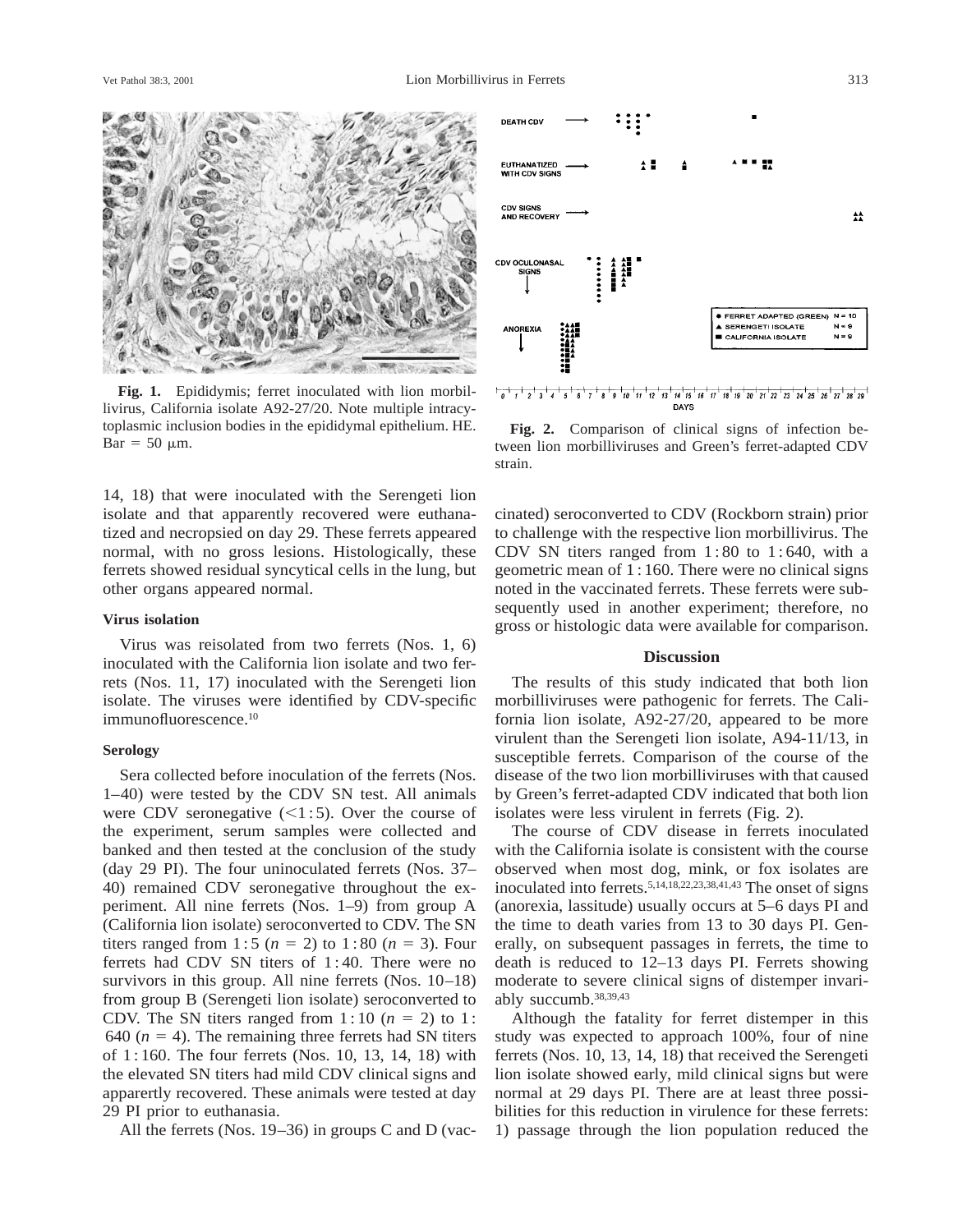CDV virulence for ferrets; 2) the original source of CDV for the lions might have been attenuated by passage in domestic or wild dogs or possibly other species susceptible to CDV; or 3) the challenge inoculum was below the 100% lethal dose.

Although neurologic signs were not observed in the present trial, ferrets inoculated with different strains of CDV by the IP and/or subcutaneous routes have distinct differences in the degree of involvement of the nervous system (Gorham, unpublished data). Nervous signs were consistently observed in ferrets inoculated IP with the Synder-Hill strain,<sup>40</sup> infrequently observed with the Laidlaw-Dunkin strain, and not observed at all with Green's ferret-adapted CDV (Gorham, unpublished data).

The ferrets (Nos. 19–36) vaccinated with the modified-live mink distemper vaccine developed high antibody titers to CDV and were resistant to challenge with the two lion morbilliviruses. These results provide further support for the conclusion that the lion morbilliviruses are strains of CDV that have crossed host species.

This study was pivotal in determining the virulence of the lion morbilliviruses. In an earlier study, another feline morbillivirus isolate, A92-27/4 (isolated from a fatally diseased captive Chinese leopard [*Patheria pardus japonensis*] in California), was avirulent in specific-pathogen-free domestic cats.<sup>27</sup> Because a high percentage of lions in the Serengeti outbreak seroconverted to CDV without succumbing to disease, questions were posed concerning whether the virus was the direct cause of the population decline, whether there were multiple strains of lion morbillivirus as has been reported for CDV, and whether other factors were involved in the epizootic, such as nutrition and/or other coinfections.13,19,29,31,32,36,37 Coinfections with known domestic cat pathogens, such as feline herpesvirus and feline immunodeficiency virus, although endemic in the lion populations, did not appear to contribute to the severity of the morbillivirus outbreak in Africa.<sup>36</sup> The present study provides direct evidence that lion morbilliviruses retain their virulence and that the ferret is susceptible to infection with these viruses and subsequent disease. The lesions observed were comparable to the lesions caused by CDV in domestic dogs and domestic ferrets.5,12,14,18,21–23,33,39,43,44

The lion morbillivirus may have originated from domestic dogs living on the periphery of the lion habitats.16,37,42 Hyenas (*Crocuta crocuta*), African wild dogs (*Lycaon pictus*), jackals (*Canis mesomelas*), and bat-eared foxes (*Otocyon megalotis*)<sup>1-3,17,25</sup> have all been reported to be infected with CDV and may serve as transition hosts between the domestic dog and lion populations. Phylogenetic analyses show a close relationship between morbilliviruses infecting hyenas and

lions.25 Additional genetic analyses of the morbilliviruses isolated from hyenas, bat-eared foxes, and domestic dogs in the Serengeti region revealed that these viruses were virtually identical to the morbilliviruses isolated from the lions in the same region.<sup>15</sup> The morbilliviruses isolated from these Serengeti carnivores were comparable to CDV, and the authors concluded that the dominant CDV strain has frequently crossed host species among the four Serengeti carnivores tested.15

The lion morbillivirus should be classified as a biotype of CDV. These morbilliviruses should be identified as CDV followed by the species from which the virus was isolated, country of origin, year, and strain designation, e.g., CDV/Lion/Africa/1994 (strain A94- 11/13).

## **Acknowledgements**

We thank the faculty and staff of the Washington Animal Disease Diagnostic Laboratory, the USDA Research Unit, and the Virology Laboratory at the James A. Baker Institute at Cornell University for valuable technical assistance and support for this investigative study. Special thanks are extended to the Biomedical Communications Unit for assistance with graphics and photography and to Amy Wood for assistance with the manuscript.

#### **References**

- 1 Alexander KA, Appel MJG: African wild dogs (*Lycaon pictus*) endangered by a canine distemper epizootic among domestic dogs near the Masai Mara National Reserve, Kenya. J Wildl Dis **30:**481–485, 1994
- 2 Alexander KA, Kat PW, Frank LG, Holekamp KE, Smale L, House C, Apel MJG: Evidence of canine distemper virus infection among free-ranging spotted hyenas (*Crocuta crocuta*) in the Masai Mara, Kenya. J Zoo Wildl Med **26:**201–206, 1995
- 3 Alexander KA, Kat PW, Wayne RK, Fuller TK: Serologic survey of selected canine pathogens among free-ranging jackals in Kenya. J Wildl Dis **30:**486–491, 1994
- 4 Anderson EC: Morbillivirus infections in wildlife (in relation to their population biology and disease control in domestic animals). Vet Microbiol **44:**319–332, 1995
- 5 Appel MJG: Pathogenesis of canine distemper. Am J Vet Res **30:**1167–1182, 1969
- 6 Appel MJG, Pearce-Kelling S, Summers BA: Dog lymphocyte cultures facilitate the isolation and growth of virulent canine distemper virus. J Vet Diagn Invest **4:** 258–263, 1992
- 7 Appel MJG, Robson DS: A microneutralization test for canine distemper virus. Am J Vet Res **34:**1459–1463, 1973
- 8 Appel MJG, Sheffy BE, Percy DH, Gaskin JM: Canine distemper virus in domesticated cats and pigs. Am J Vet Res **35:**803–806, 1974
- 9 Appel MJG, Summers BA: Pathogenicity of morbilliviruses for terrestrial carnivores. Vet Microbiol **44:**187– 191, 1995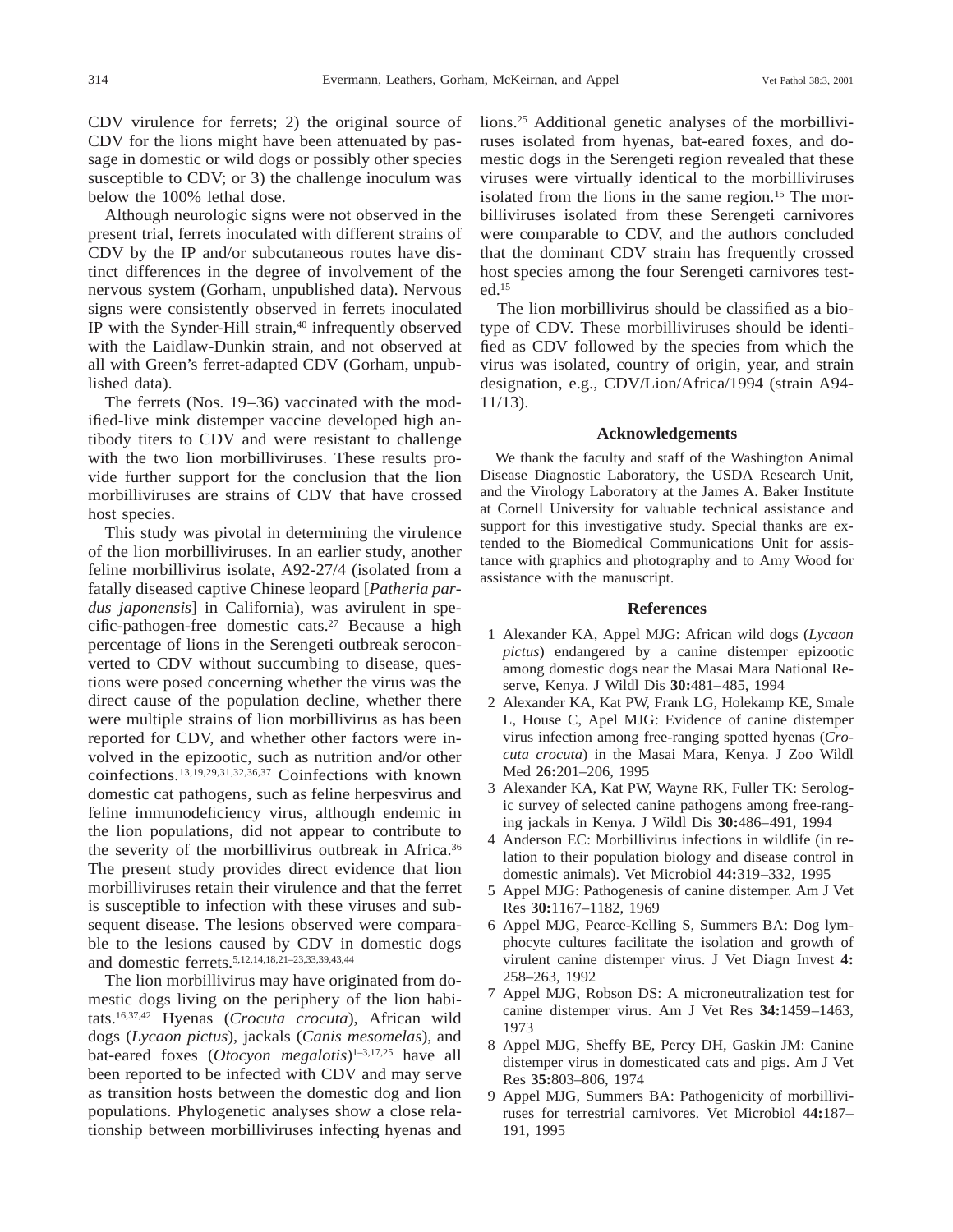- 10 Appel MJG, Yates RA, Foley GL, Bernstein JJ, Santinelli S, Spelman LH, Miller LD, Arp LH, Anderson M, Barr M, Pearce-Kelling S, Summers BA: Canine distemper epizootic in lions, tigers, and leopards in North America. J Vet Diagn Invest **6:**277–288, 1994
- 11 Blixenkrone-Moller M, Svansson V, Appel M, Krogsiud J, Have P, Orvell C: Antigenic relationships between field isolates of morbilliviruses from different carnivores. Arch Virol **123:**279–294, 1992
- 12 Blixenkrone-Moller M, Svansson V, Have P, Orvell C, Appel M, Rode-Pedersen I, Dietz HH, Henriksen P: Studies in manifestations of canine distemper virus infection in an urban dog population. Vet Microbiol **37:** 163–173, 1993
- 13 Bolt G, Dannemann-Jensen T, Gottschalck E, Arctander P, Appel MJG, Buckland R, Blixenkrone-Moller M: Genetic diversity of the attachment (H) protein gene of current field isolates of canine distemper virus. J Gen Virol **78:**367–372, 1997
- 14 Carpenter JW, Appel MJG, Erickson RC, Novilla MN: Fatal vaccine-induced canine distemper virus infection in black-footed ferrets. J Am Vet Med Assoc **169:**961–964, 1976
- 15 Carpenter MA, Appel MJ, Roelke-Parker ME, Munson L, Hofer H, East M, O'Brien SJ: Genetic characterization of canine distemper virus in Serengeti carnivores. Vet Immunol Immunopathol **65:**259–266, 1998
- 16 Cleaveland S, Appel MJG, Chalmers WSK, Chillingworth C, Kaare M, Dye C: Serological and demographic evidence for domestic dogs as a source of canine distemper virus infection for Serengeti wildlife. Vet Microbiol **72:**217–227, 2000
- 17 Creel S, Creel NM, Munson L, Sanderlin D, Appel MJ: Serosurvey for selected viral diseases and demography of African wild dogs in Tanzania. J Wildl Dis **33:**823– 832, 1997
- 18 Davidson M: Canine distemper virus infection in the domestic ferret. Compend Cont Ed Pract Vet **8:**448–453, 1986
- 19 Fix AS, Riordan DP, Hill HT, Gill MA, Evans MB: Feline panleukopenia virus and subsequent canine distemper virus infection in two snow leopards (*Panthera uncia*). J Zoo Wildl Med **20:**273–281, 1989
- 20 Follmann EH, Garner GW, Evermann JF, McKeirnan AJ: Serologic evidence for the occurrence of morbillivirus infection in polar bears from Alaska and Russia. Vet Rec **138:**615–618, 1996
- 21 Gillespie JH, Rickard CG: Encephalitis in dogs produced by distemper virus. Am J Vet Res **17:**103–108, 1956
- 22 Gorham JR: The epizootiology of distemper. J Am Vet Med Assoc **149:**610–618, 1966
- 23 Green RG: Zoologic and histologic modification of the distemper virus by ferret passage. Am J Hyg **41:**7–24, 1945
- 24 Guo W, Evermann JR, Foreyt WJ, Knowlton FF, Windberg LA: Canine distemper virus in coyotes: a serologic survey. J Am Vet Med Assoc **189:**1099–1100, 1986
- 25 Haas L, Hofer H, East M, Wohlsein P, Liess B, Barrett T: Canine distemper virus infection in Serengeti spotted hyenas. Vet Microbiol **49:**147–152, 1996
- 26 Harder TC, Kenter M, Appel MJG, Roelke-Parker ME,

Barrett T, Osterhaus ADME: Phylogenetic evidence of canine distemper virus in Serengeti's lions. Vaccine **13:** 521–523, 1995

- 27 Harder TC, Kenter M, Vos H, Siebelink K, Hursman W, van Amerongen G, Orvell C, Barrett T, Appel MJG, Osterhause ADME: Canine distemper virus from diseased large felids: biological properties and phylogenetic relationships. J Gen Virol **77:**397–405, 1996
- 28 Harder TC, Osterhaus ADME: Canine distemper virus a morbillivirus in search of new hosts? Trends Microbiol **5:**120–124, 1997
- 29 Iwatsuki K, Miyashita N, Yoshida E, Gemma T, Shin Y-S, Mori T, Hirayama N, Kai C, Mikami T: Molecular and phylogenetic analyses of the hemagglutinin (H) proteins of field isolates of canine distemper virus from naturally infected dogs. J Gen Virol **78:**373–380, 1997
- 30 Kennedy S: Morbillivirus infections in aquatic animals. J Comp Lab Immunol **4:**180–184, 1997
- 31 Kock R, Chalmers WS, Mwanzia J, Chillingworth C, Wambua J, Coleman PG, Baxendale W: Canine distemper antibodies in lions of the Masai Mara. Vet Rec **142:** 662–665, 1998
- 32 Mochizuki M, Hashimoto N, Hagiwara S, Yoshida Y, Ishiguro S: Genotypes of canine distemper virus determined by analysis of the hemagglutinin genes of recent isolates from dogs in Japan. J Clin Microbiol **37:**2936– 2942, 1999
- 33 Mori T, Shin YS, Okita M, Hirayama N, Miyashita N, Gemma T, Kai C, Mikami T: The biological characterization of field isolates of canine distemper virus from Japan. J Gen Virol **75:**2403–2408, 1994
- 34 Murray DL, Kapke CA, Evermann JF, Fuller TK: Infectious disease and the conservation of free-ranging large carnivores. Anim Conserv **2:**241–254, 1999
- 35 Myers DL, Zurbriggen A, Lutz H, Pospischil A: Distemper: not a new disease in lions and tigers. Clin Diagn Lab Immunol **4:**180–184, 1997
- 36 Packer C, Altizer S, Appel M, Brown E, Martenson J, O'Brien SJ, Roelke-Parker M, Hoffman-Lehmann R, Lutz H: Viruses of the Serengeti: patterns of infection and mortality in African lions. J Anim Ecol **68:**1161– 1178, 1999
- 37 Roelke-Parker ME, Munson L, Packer C, Kock R, Cleaveland S, Carpenter M, O'Brien SJ, Pospishil A, Hofmann-Lehmann R, Lutz H, Mwamengele GLM, Summers BA, Appel MJG: A canine distemper virus epidemic in Serengeti lions (*Panthera leo*). Nature **379:** 441–444, 1996
- 38 Shen DT, Gorham JR, Evermann JF, McKeirnan AJ: Comparison of subcutaneous and intramuscular administration of a live attenuated distemper virus vaccine in ferrets. Vet Record **114:**42–43, 1984
- 39 Stephensen CB, Welter J, Thaker SR, Taylor J, Tartaglia J, Paoletti E: Canine distemper virus (CDV) infection of ferrets as a model for testing morbillivirus vaccine strategies: NYVAC and ALVAC-based DCV recombinants protect against symptomatic infection. J Virol **71:**1506– 1513, 1997
- 40 Stettler M, Beck K, Wagner A, Vandevelde M, Zurbrig-